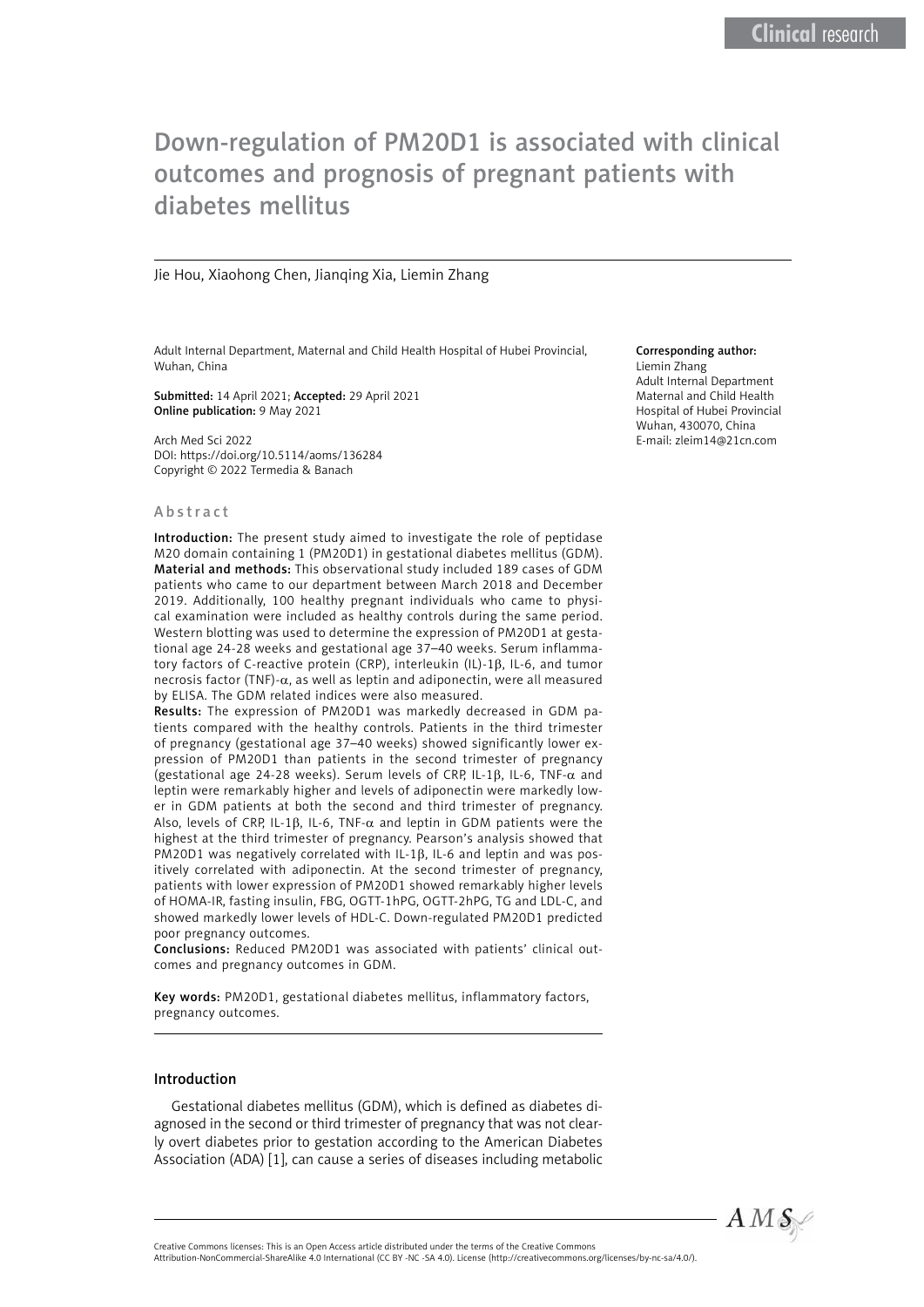disorders, fetal malformation, polyhydramnios, spontaneous abortion, fetal distress, stillbirth, ketoacidosis, neonatal hypoglycemia, hypocalcemia, hyperbilirubinemia, and postpartum development of type 2 diabetes [2-5]. It is reported that the prevalence of GDM is more than 10% in all pregnant women [6, 7]. However, mechanisms for how GDM occurs are still unclear.

Peptidase M20 domain containing 1 (PM20D1) is a newly identified secreted enzyme enriched in UCP1+ vs. UCP1– adipocytes [8]. It is reported that PM20D1 participates in many diseases and bioprocesses. Sanchez et al. found that PM20D1 was a quantitative trait locus associated with Alzheimer's disease [9]. Long *et al.* considered that ablation of PM20D1 might regulate the metabolism and nociception of N-acyl amino acid [10]. It was also found that PM20D1 might have a non-additive biochemical engagement for N-acyl amino acid metabolism and underscore enzymatic division [11]. Another study also found that methylation of PM20D1 was elevated in pregnant women with asthma [12]. However, up to now, no study has focused on PM20D1 in GDM.

The present study aimed to investigate the role of PM20D1 in GDM. This research might provide better understanding and some new research targets for PM20D1 in GDM development.

#### Material and methods

#### Patients

This prospective observational study included 189 cases of GDM patients who came to our department between March 2018 and December 2019. All gestational patients who met the inclusion criteria were consecutively enrolled and were diagnosed with diabetes. The diagnosis of GDM was according to the World Health Organization (WHO) and the International Association of Diabetes in Pregnancy Study Groups (IADPSG) diagnostic criteria [13]. One of the following could be diagnosed as GDM: fasting blood glucose (FBG) ≥ 5.1 mmol/l, 75 g oral glucose tolerance test (OGTT) 1-hour plasma glucose (OGTT-1hPG) ≥ 10.0 mmol/l, or OGTT-2hPG  $\geq$  8.5 mmol/l in gestational patients with gestational age 24–28 weeks. The following patients were excluded: a) patients with severe infections, chronic infections or asthma; b) patients with liver, renal or cardiovascular diseases such as HBV, renal failure or coronary heart disease; c) patients who had diabetes before pregnancy. Additionally, 100 healthy pregnant individuals who came to physical examination were included as healthy controls during the same period. All healthy pregnant individuals were confirmed to have no related diseases such GDM, cardiovascular diseases, other metabolic diseases, liver or

renal dysfunctions. Written informed consent was obtained from all patients. The present study was approved by the ethics committee of the Maternal and Child Health Hospital of Hubei Provincial.

#### Western blotting for PM20D1

The patients' blood samples were collected at gestational age 24-28 weeks, as well as gestational age 37–40 weeks. The serum levels of PM20D1 were determined by western blotting. Proteins were extracted from the samples by radio-immunoprecipitation assay (RIPA) buffer (Vazyme Biotec Co., LTD, Nanjing, China). Protein contents were determined using protein assay reagent from Bio-Rad (Hercules, CA, USA). The serum albumin was depleted by using Bio-Rad DEAE Affi-Gel Blue (Bio-Rad). The extracted proteins (30 μg) were loaded on 10% SDS-PAGE and transferred to PVDF membranes, following by incubation with a primary anti-PM20D1 antibody (LS-C205961, LifeSpan Biosciences) followed with a conjugated secondary antibody (LS-C69961, LifeSpan Biosciences). The films were scanned by the EasySee Western Blot Kit (Beijing TransGen Biotech, Beijing, China). Relative protein expression was quantified using Image-Pro Plus software (version 6.0; Media Cybernetics, Inc., Rockville, MD, USA). GAPDH was used as the reference protein.

## Measurement of serum inflammatory factors

Inflammatory markers of C-reactive protein (CRP), interleukin (IL)-1β, IL-6, and tumor necrosis factor (TNF)- $\alpha$ , as well as leptin and adiponectin, were all measured by commercial ELISA kits according to the manufacturers' instructions (CRP ab260058 Abcam sensitivity 5.36 pg/ml range 18.75 pg/ml – 1200 pg/ml, IL-1β ab214025 Abcam sensitivity 5.64 pg/ml range 14.06 pg/ml – 900 pg/ml, IL-6 LS-F25919 LifeSpan Biosciences sensitivity 5.36 pg/ml range 18.75 pg/ml – 1200 pg/ml, TNF-α ab181421 Abcam sensitivity 4.32 pg/ml range 15.63 pg/ml – 1000 pg/ml, leptin ab179884 Abcam, sensitivity 4.65 pg/ml range 15.63 pg/ml – 1000 pg/ml and adiponectin ab99968 Abcam sensitivity < 25 pg/ml range not mentioned).

#### Clinical outcomes and follow-up

Patients' characteristics and demographic data were collected. The total cholesterol (TC), triglyceride (TG), high-density lipoprotein cholesterol (HDL-C) and low-density lipoprotein cholesterol (LDL-C), as well as the levels of FBG, OGTT-1hPG, OGTT-2hPG and fasting insulin, were measured by an automatic biochemical analyzer (Beckman Coulter AU5800). The insu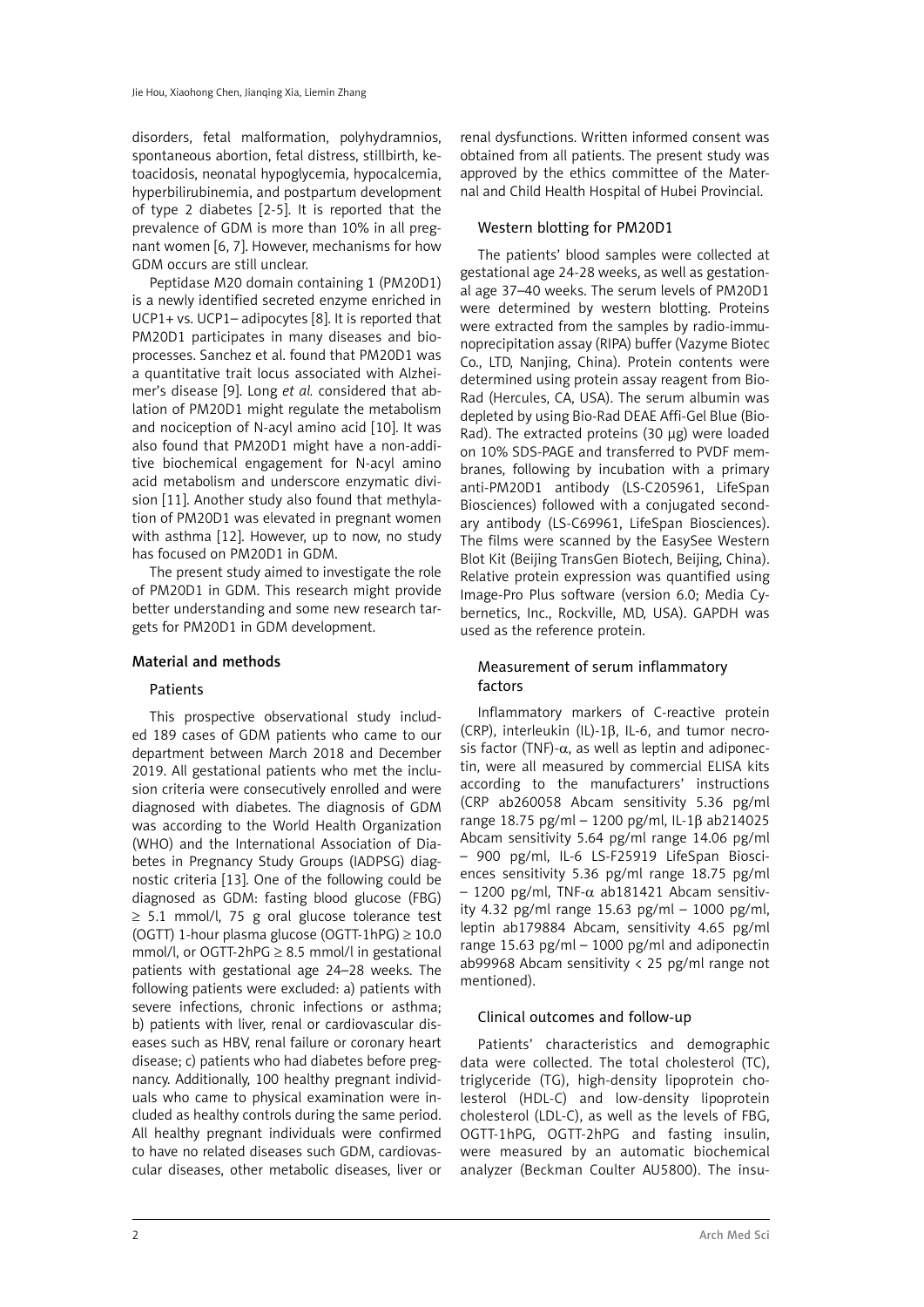lin resistance index (HOMA-IR) was calculated and recorded by: (fasting insulin (mU/l)  $\times$  FBG (mmol/l))/22.5. All patients were followed up until delivery.

#### Statistical analysis

All experiments were conducted in triplicate. The distribution of the data was analyzed by the Kolmogorov-Smirnov method. The data distributed normally were expressed as mean  $\pm$  SD,  $\chi^2$  test was used to compare the rates and comparison between two groups was performed using the Student *t*-test. Comparison among three or more groups was performed by one-way analysis of variance (ANOVA) followed by the Tukey post hoc test. Logistic regression analysis was used for risk

factors of poor pregnancy outcome. *P* < 0.05 was considered as statistically significant. All calculations were made using SPSS 18.0.

#### Results

### Serum protein levels of PM20D1 were down-regulated in GDM patients

The comparison of basic characteristics of the GDM patients and healthy controls is shown in Table I. No significant difference was found for age and BMI. However, the levels of HOMA-IR, fasting insulin, FBG, OGTT-1hPG, OGTT-2hPG, as well as TG and LDL-C were significantly higher in GDM patients and levels of HDL-C levels were remarkably lower in GDM patients compared with healthy controls (all *p* < 0.05).

GDM

Table I. Basic characteristics of all GDM patients and healthy controls at 24–28 weeks after pregnancy when enrolled in the study

| Variables              | GDM $(n = 189)$  | Healthy controls $(n = 100)$ | P-value |
|------------------------|------------------|------------------------------|---------|
| Age [year]             | $25.97 \pm 3.62$ | $26.87 + 3.79$               | 0.051   |
| BMI [ $kg/m2$ ]        | $23.84 \pm 2.77$ | $24.46 \pm 2.83$             | 0.072   |
| HOMA-IR                | $2.06 \pm 0.24$  | $1.26 \pm 0.14$              | < 0.001 |
| FBG [mmol/l]           | $5.38 + 0.52$    | $3.75 + 0.37$                | < 0.001 |
| OGTT-1hPG [mmol/l]     | $10.23 + 0.52$   | $8.22 + 0.42$                | < 0.001 |
| OGTT-2hPG [mmol/l]     | $8.89 \pm 0.36$  | $6.54 \pm 0.59$              | < 0.001 |
| Fasting insulin [mU/l] | $14.26 \pm 2.01$ | $9.70 \pm 2.47$              | < 0.001 |
| TC [mmol/l]            | $5.86 \pm 0.75$  | $5.82 \pm 0.73$              | 0.696   |
| TG [mmol/l]            | $3.02 + 0.49$    | $2.28 \pm 0.30$              | < 0.001 |
| HDL-C [mmol/l]         | $2.03 \pm 0.14$  | $2.22 \pm 0.21$              | < 0.001 |
| LDL-C [mmol/l]         | $3.56 \pm 0.35$  | $3.23 \pm 0.31$              | < 0.001 |

*BMI – body mass index, FBG – fasting blood glucose, TC – total cholesterol, TG – triglyceride, HDL-C – high-density lipoprotein cholesterol, LDL-C – low density lipoprotein cholesterol, OGTT – oral glucose tolerance test.*

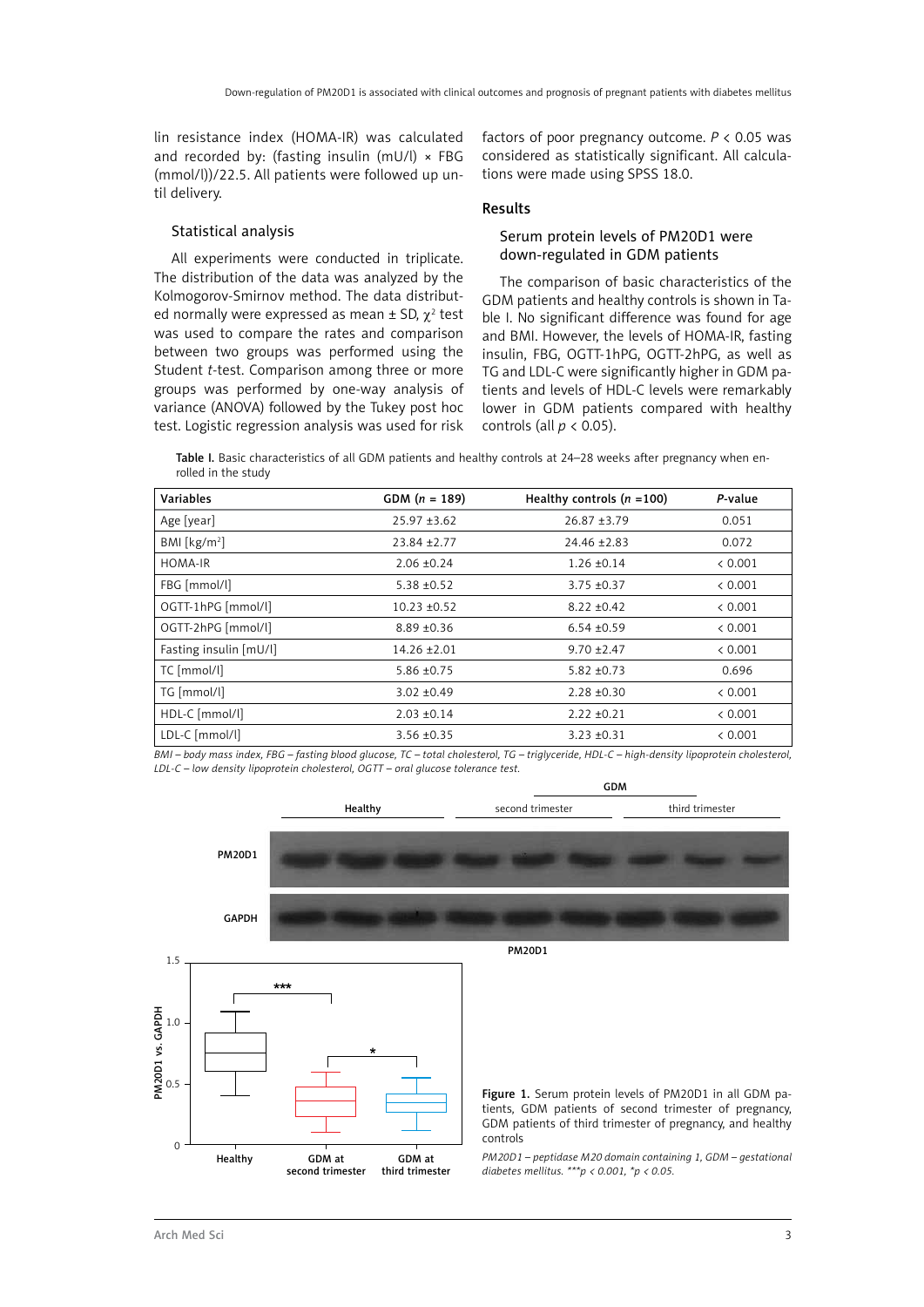Then, western blotting was used for measurement of PM20D1 and its relative expression vs. GAPDH was calculated. As shown in Figure 1, the expression of PM20D1 was markedly lower in GDM patients compared with the healthy controls  $(p < 0.01)$ . Also, patients in the third trimester of pregnancy (gestational age 37–40 weeks) showed significantly lower expression of PM20D1 than patients in the second trimester of pregnancy (gestational age 24–28 weeks) (*p* < 0.05). These results indicated that PM20D1 expression was associated with GDM and the pregnancy time.

#### Serum levels of PM20D1 were correlated with inflammatory factors

To further investigate the role of PM20D1 in GDM, serum levels of inflammatory factors of CRP, IL-1 $\beta$ , IL-6, TNF- $\alpha$ , leptin and adiponectin were measured by ELISA at both 24–28 weeks and 37-40 weeks after pregnancy. It was found that factors of CRP, IL-1 $\beta$ , IL-6, TNF- $\alpha$  and leptin were remarkably higher and levels of adiponectin were markedly lower in GDM patients at both the second and third trimester of pregnancy compared



Figure 2. Serum protein levels of inflammatory factors of CRP, IL-1β, IL-6, TNF-α, leptin and adiponectin in all GDM patients, GDM patients of second trimester of pregnancy, GDM patients of third trimester of pregnancy, and healthy controls

*GDM – gestational diabetes mellitus, CRP – C-reactive protein, IL-1*β *– interleukin-1*β*, IL-6 – interleukin-6, TNF-*α *– tumor necrosis factor* α*. \*\*\*p < 0.001.*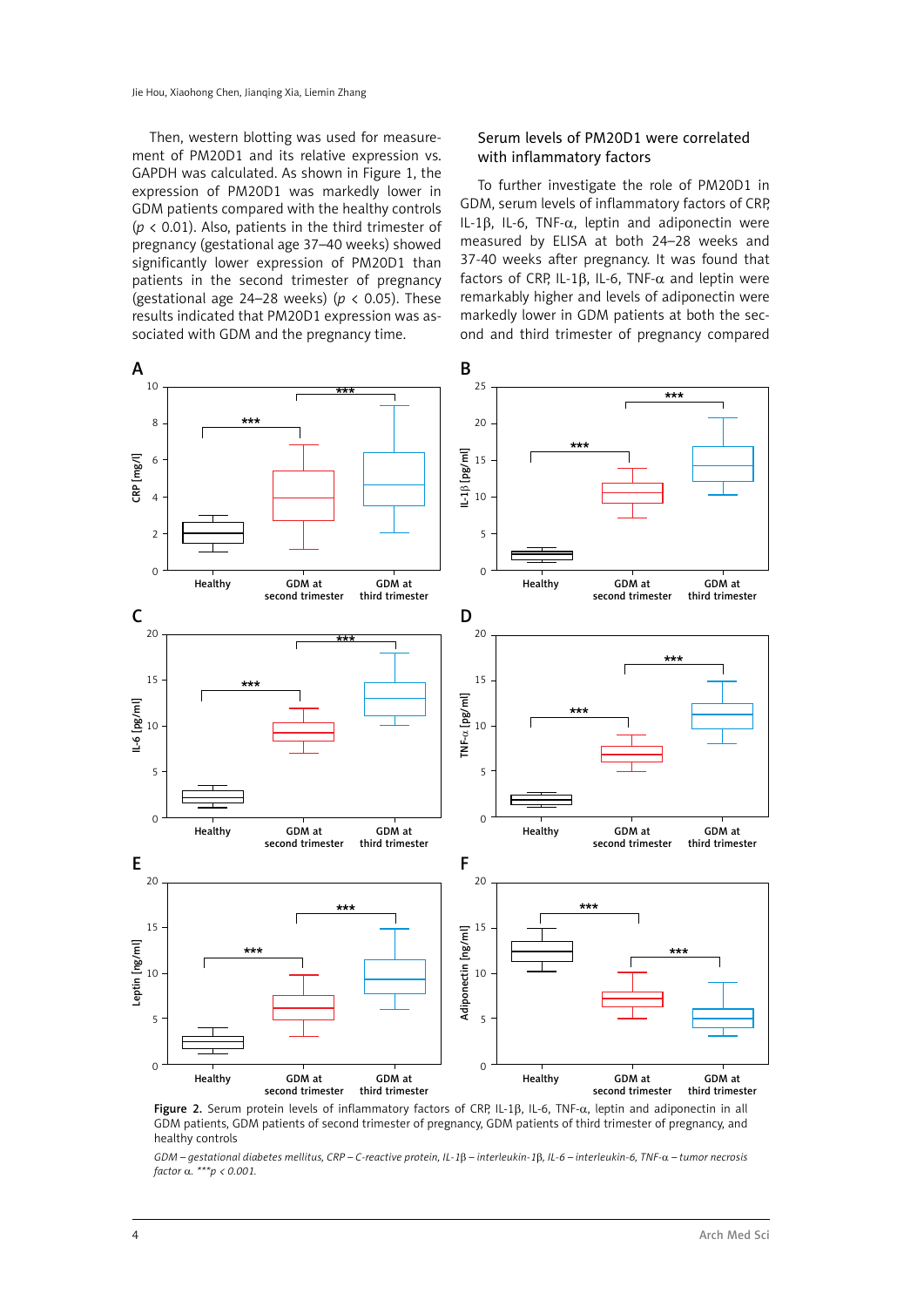with the healthy controls ( $p < 0.05$ , Figure 2). Also, levels of CRP, IL-1β, IL-6, TNF- $\alpha$  and leptin were remarkably higher and levels of adiponectin were markedly lower in GDM patients at the third trimester of pregnancy than in GDM patients at the second trimester of pregnancy (*p* < 0.05). Furthermore, Pearson's analysis showed that PM20D1 was negatively correlated with IL-1β, IL-6 and leptin and positively correlated with adiponectin at the second trimester of pregnancy and at the third trimester of pregnancy PM20D1 was also correlated with CRP, IL-6 and adiponectin (Table II).

### Serum levels of PM20D1 were correlated with diabetic-related indices

Then, since the expression of PM20D1 was the lowest at the second trimester of pregnancy, all patients were divided into PM20D1 low or high expression groups according to mean relative value of PM20D1 (0.35) at 24–28 weeks of pregnancy. As shown in Table III, at the second trimester of pregnancy, patients with lower expression of PM20D1 showed remarkably higher levels of HOMA-IR, fasting insulin, FBG, OGTT-1hPG, OGTT-2hPG, as well as TG and LDL-C, as well as markedly lower levels of HDL-C compared with patients with higher expression of PM20D1, suggesting that lower expression of PM20D1 might predict severer outcomes of GDM.

### Down-regulated PM20D1 was associated with poor pregnancy outcomes

Finally, we analyzed the PM20D1 expression at 24–28 weeks after pregnancy and its relationship with the pregnancy outcomes. As shown in Table IV, it was found that the rates of premature,

|                              | Table II. Pearson's analysis for relative levels of PM20D1 and serum levels of inflammatory factors at second and |
|------------------------------|-------------------------------------------------------------------------------------------------------------------|
| third trimester of pregnancy |                                                                                                                   |

|               |                     | <b>PM20D1</b>                 |                              |  |
|---------------|---------------------|-------------------------------|------------------------------|--|
|               |                     | Second trimester of pregnancy | Third trimester of pregnancy |  |
| <b>CRP</b>    | Pearson correlation | $-0.507$                      | $-0.149$                     |  |
|               | $P$ -value          | < 0.001                       | 0.040                        |  |
| IL-1 $\beta$  | Pearson correlation | $-0.807$                      | $-0.111$                     |  |
|               | $P$ -value          | < 0.001                       | 0.127                        |  |
| $IL-6$        | Pearson correlation | $-0.791$                      | $-0.197$                     |  |
|               | $P$ -value          | < 0.001                       | 0.006                        |  |
| TNF- $\alpha$ | Pearson correlation | $-0.807$                      | 0.047                        |  |
|               | $P$ -value          | < 0.001                       | 0.515                        |  |
| Leptin        | Pearson correlation | 0.769                         | $-0.132$                     |  |
|               | $P$ -value          | < 0.001                       | 0.069                        |  |
| Adiponectin   | Pearson correlation | 0.769                         | 0.175                        |  |
|               | $P$ -value          | < 0.001                       | 0.016                        |  |

*CRP – C-reactive protein, IL-1*β *– interleukin-1*β*, IL-6 – interleukin-6, TNF-*α *– tumor necrosis factor* α*.* 

Table III. Diabetic-related indices in patients with different levels of PM20D1

| Variables              | <b>PM20D1</b> high $(n = 99)$ | PM20D1 low $(n = 90)$ | P-value |
|------------------------|-------------------------------|-----------------------|---------|
| Age [years]            | $25.58 \pm 3.62$              | $26.41 \pm 3.59$      | 0.118   |
| BMI [ $kg/m2$ ]        | $23.55 \pm 2.83$              | $24.15 \pm 2.68$      | 0.144   |
| HOMA-IR                | $1.90 + 0.19$                 | $2.25 + 0.14$         | & 0.001 |
| FBG [mmol/l]           | $5.16 \pm 0.46$               | $5.63 + 0.45$         | < 0.001 |
| OGTT-1hPG [mmol/l]     | $9.76 \pm 0.15$               | $10.76 \pm 0.15$      | < 0.001 |
| OGTT-2hPG [mmol/l]     | $8.60 + 0.24$                 | $9.20 + 0.16$         | < 0.001 |
| Fasting insulin [mU/l] | $13.16 \pm 1.78$              | $13.87 + 3.24$        | 0.061   |
| TC [mmol/l]            | $5.86 \pm 0.78$               | $5.86 \pm 0.72$       | 0.955   |
| TG [mmol/l]            | $2.75 + 0.44$                 | $3.32 + 0.33$         | < 0.001 |
| HDL-C [mmol/l]         | $2.15 \pm 0.08$               | $1.90 + 0.05$         | & 0.001 |
| LDL-C [mmol/l]         | $3.37 + 0.29$                 | $3.77 + 0.27$         | & 0.001 |

*BMI – body mass index, FBG – fasting blood glucose, TC – total cholesterol, TG – triglyceride, HDL-C – high-density lipoprotein cholesterol, LDL-C – low-density lipoprotein cholesterol, OGTT – oral glucose tolerance test.*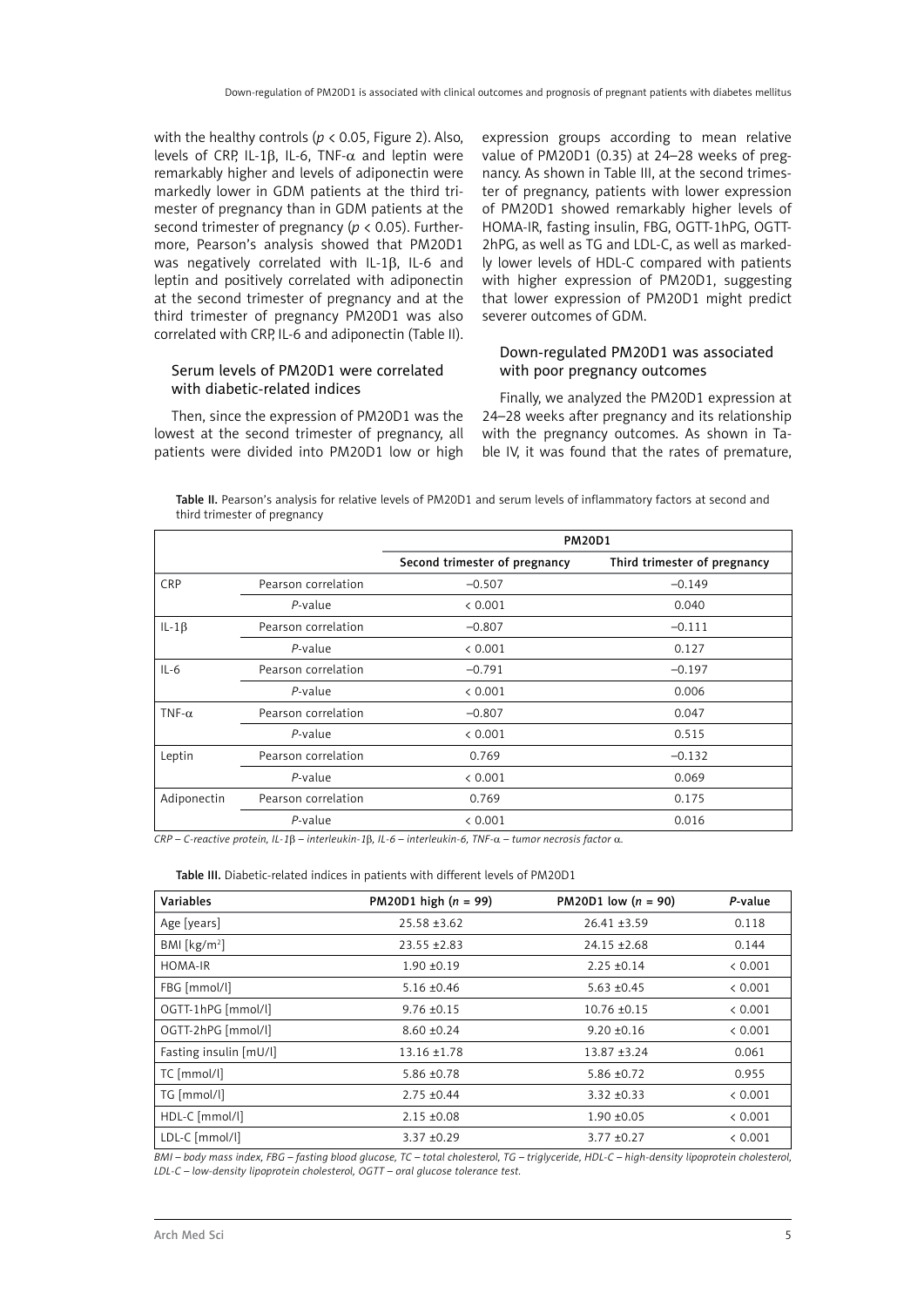Jie Hou, Xiaohong Chen, Jianqing Xia, Liemin Zhang

| Variables, n (%)         | GDM, PM20D1 high<br>$(n = 99)$ | GDM, PM20D1 low<br>$(n = 90)$ | Healthy control<br>$(n = 100)$ | P-value |
|--------------------------|--------------------------------|-------------------------------|--------------------------------|---------|
| Premature                | 4(4.04)                        | 10(11.11)                     | 2(2.00)                        | 0.014   |
| Gestational hypertension | 8(8.08)                        | 14 (15.56)                    | 4(4.00)                        | 0.016   |
| Preeclampsia             | 3(3.03)                        | 6(6.67)                       | 1(1.00)                        | 0.091   |
| Hydramnios               | 2(2.02)                        | 2(2.22)                       | 1(1.00)                        | 0.779   |
| Fetal macrosomia         | 4(4.04)                        | 5(5.56)                       | 3(3.00)                        | 0.662   |
| Total                    | 21(21.21)                      | 37 (41.11)                    | 11 (11.00)                     | & 0.001 |

Table IV. Relationship between PM20D1 and poor pregnancy outcomes

Table V. Risk factors for poor prognosis of pregnancy

| Factors at 24-28 weeks<br>of pregnancy | Wald   | Odds ratio | 95% CI                 | P-value |
|----------------------------------------|--------|------------|------------------------|---------|
| <b>PM20D1</b>                          | 40.698 | $-13.692$  | 1.130 (0.683-7.589)    | < 0.001 |
| HOMA-IR                                | 0.214  | $-0.471$   | $0.623(0.084 - 4.586)$ | 0.643   |
| <b>FBG</b>                             | 2.676  | 0.635      | 1.887 (0.881-4.041)    | 0.101   |
| OGTT-1hPG                              | 7.898  | $-1.909$   | $0.148(0.039 - 0.561)$ | 0.004   |
| OGTT-2hPG                              | 1.378  | 0.642      | 1.901 (0.650-5.559)    | 0.240   |
| TG                                     | 0.501  | $-0.314$   | $0.730(0.305 - 1.743)$ | 0.478   |
| HDL-C                                  | 0.452  | 1.010      | 2.746 (0.144-52.228)   | 0.501   |
| LDL-C                                  | 1.530  | $-0.724$   | $0.484(0.153 - 1.527)$ | 0.216   |
| <b>CRP</b>                             | 0.114  | $-0.040$   | $0.959(0.757 - 1.215)$ | 0.734   |
| IL-1 $\beta$                           | 0.004  | $-0.008$   | $0.991(0.769 - 1.277)$ | 0.946   |
| $IL-6$                                 | 0.167  | $-0.060$   | $0.941(0.705 - 1.256)$ | 0.682   |
| TNF- $\alpha$                          | 0.698  | 0.179      | 1.196 (0.785-1.822)    | 0.403   |
| Leptin                                 | 0.002  | 0.006      | $1.006(0.793 - 1.275)$ | 0.960   |
| Adiponectin                            | 0.657  | 0.132      | $1.141(0.828 - 1.572)$ | 0.417   |

*BMI – body mass index, FBG – fasting blood glucose, TC – total cholesterol, TG – triglyceride, HDL-C – high-density lipoprotein cholesterol, LDL-C – low-density lipoprotein cholesterol, OGTT – oral glucose tolerance test, CRP – C-reactive protein, IL-1*β *– interleukin-1*β*, IL-6 – interleukin-6, TNF-*α *– tumor necrosis factor* α*.*

gestational hypertension and total poor pregnancy rate were all remarkably higher in GDM patients with lower PM20D1 compared with other groups of patients (all  $p < 0.05$ ). As shown in Table V, the logistic regression analysis showed that factors of PM20D1 and OGTT-1hPG at 24–28 weeks of pregnancy were independent risk factors for poor pregnancy outcomes.

#### Discussion

Gestational diabetes mellitus is one of the common complications during pregnancy. However, the mechanisms for GMD are still unclear and serum biomarkers for GDM are also inadequate. In this research, we demonstrated that serum PM20D1 was down-regulated in GMD patients and was associated with patients' clinical outcomes and pregnancy outcomes.

Many factors are reported to be involved in the GDM process [14, 15]. In a recent report, Rancourt *et al.* found that levels of TNF- $\alpha$  and SOCS3 were significantly increased in visceral adipose tissues of GDM patients [16]. Cuili *et al.* showed that acti-

vation of the AMPK signaling pathway in a mouse GDM model could decrease the inflammatory factors of IL-1β, IL-6, and TNF- $α$  and improve the GDM [17]. Another study also demonstrated that single nucleotide polymorphisms of IL-6 and TNF-α were associated with incidence of GDM and serum inflammatory factor levels were generally higher in GDM patients than the healthy control [18]. In a more recent study, Alamolhoda *et al.* found that patients with higher CRP levels had significantly higher risk of developing GDM [19]. Also, studies also found that leptin was up-regulated and adiponectin was down-regulated in GDM patients and they had potential as diagnostic biomarkers [20–22]. In our research, we also found that the inflammatory factors were increased in GDM patients. However, to our best knowledge, no study has reported the role of PM20D1 in GDM.

PM20D1 is considered to be associated with lipid metabolism and obesity. Long *et al.* found that PM20D1 was a bidirectional enzyme *in vitro* and increased circulating PM20D1 augmented respiration and increased N-acyl amino acids in blood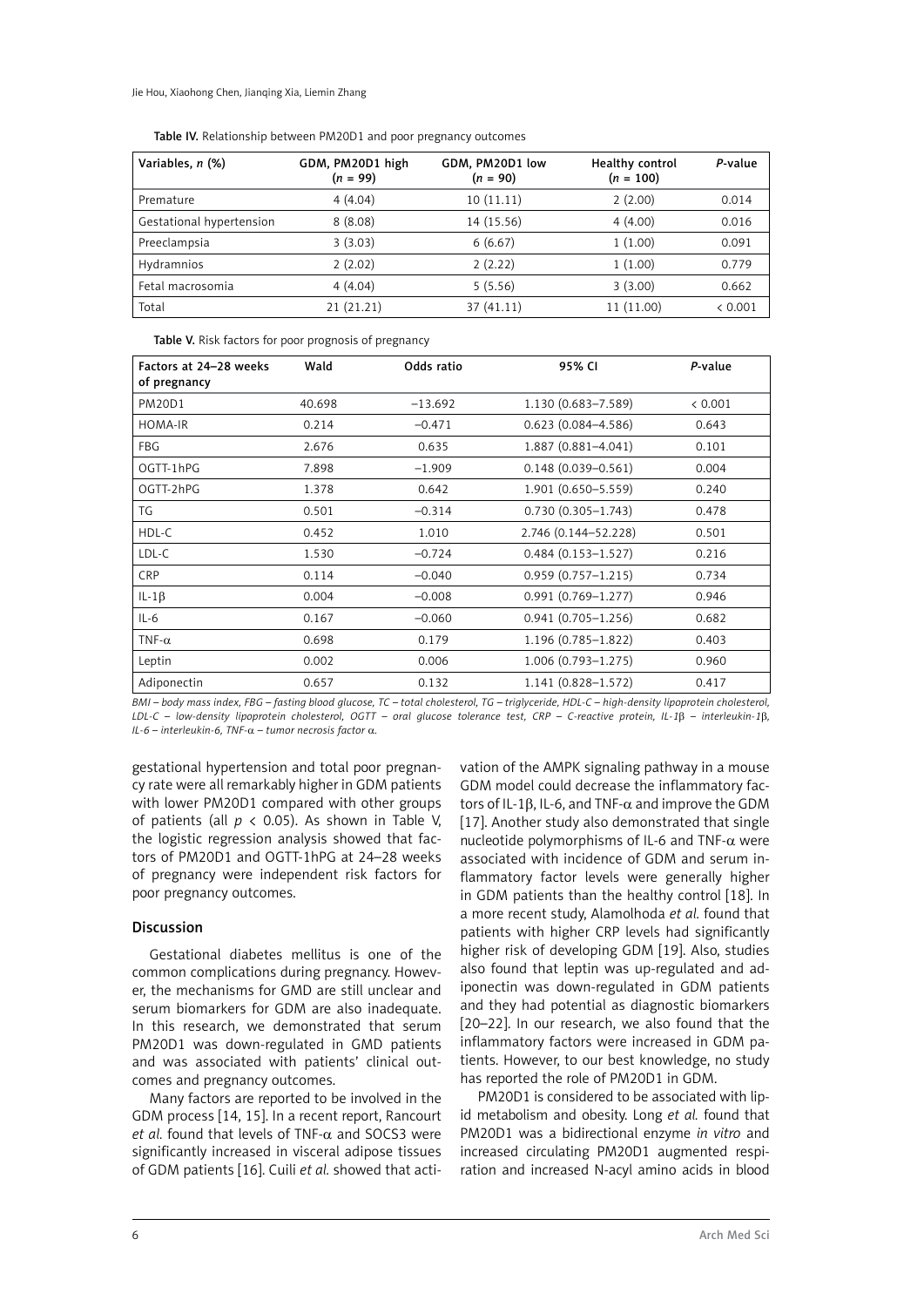[23]. Benson et al. found that genetic variation in PM20D1 expression was associated with obesity and might influence obesity treatment [24]. It was also found that a decreased level of PM20D1 might lead to white and brown adipose loss and reduced body weight [25]. Although studies on PM20D1 in pregnant women are rare, many studies have noted that lipid metabolism and obesity are closely associated with GDM. It was reported that maternal obesity and GDM were associated with decreased levels of genes involved in lipid metabolism, while adipokines such as TNF- $\alpha$ , IL-1B and/or leptin were increased in adipose tissue of obese and GDM women, while the suggested dysfunction of lipid metabolism and activation of information might be associated with GDM and obesity in pregnant women [26]. Another study found that in GDM patients, 76.3% were overweight or obese, indicating that obesity was associated with GDM and was a risk factor for GDM [27]. All these studies implied that GDM was associated with lipid metabolism and obesity. Moreover, lipid metabolism was also associated with insulin resistance in GDM. It was also found that improvement of lipid metabolism could improve insulin resistance in GDM [28–30]. Thus, PM20D1 might influence GDM by regulating lipid metabolism, which needs more studies for confirmation [31]. In this research, we found that PM20D1 was down-regulated in GMD patients. We also found that in PM20D1 low expression patients, levels of TC and LDL-C were markedly higher, while levels of HDL-C were significantly lower, further indicating that PM20D1 was associated with lipid metabolism in GDM patients. Also, we observed that serum PM20D1 levels were the lowest at the second trimester of pregnancy, indicating that PM20D1 might be associated with pregnancy stage. However, deeper insights are still needed to illuminate role of PM20D1 in GMD or diabetes.

The present research also has some limitations. First, the study only contained 189 GDM patients. Secondly, we did not know the molecular mechanisms for PM20D1 in GDM. All these need more research.

In conclusion, this observational study demonstrated that PM20D1 was down-regulated in GDM patients and was associated with patients' clinical outcomes and pregnancy outcomes. This result might provide novel potential biomarkers for GDM, as well as novel research and treatment targets.

#### Conflict of interest

The authors declare no conflict of interest.

#### References

1. Goyal A, Gupta Y, Singla R, Kalra S, Tandon N. American Diabetes Association "Standards of Medical Care – 2020 for Gestational Diabetes Mellitus": a critical appraisal. Diabetes Ther 2020; 11: 1639-44.

- 2. Plows JF, Stanley JL, Baker PN, Reynolds CM, Vickers MH. The pathophysiology of gestational diabetes mellitus. Int J Mol Sci 2018; 19: 3342.
- 3. McIntyre HD, Catalano P, Zhang C, Desoye G, Mathiesen ER, Damm P. Gestational diabetes mellitus. Nat Rev Dis Primers 2019; 5: 47.
- 4. Johns EC, Denison FC, Norman JE, Reynolds RM. Gestational diabetes mellitus: mechanisms, treatment, and complications. Trends Endocrinol Metab 2018; 29: 743-54.
- 5. Chiefari E, Arcidiacono B, Foti D, Brunetti A. Gestational diabetes mellitus: an updated overview. J Endocrinol Invest 2017; 40: 899-909.
- 6. Eades CE, Cameron DM, Evans JMM. Prevalence of gestational diabetes mellitus in Europe: a meta-analysis. Diabetes Res Clin Pract 2017; 129: 173-81.
- 7. Damm P, Houshmand-Oeregaard A, Kelstrup L, Lauenborg J, Mathiesen ER, Clausen TD. Gestational diabetes mellitus and long-term consequences for mother and offspring: a view from Denmark. Diabetologia 2016; 59: 1396-9.
- 8. Kim JT, Jedrychowski MP, Wei W, et al. A plasma protein network regulates PM20D1 and N-acyl amino acid bioactivity. Cell Chem Biol 2020; 27: 1130-9.
- 9. Sanchez-Mut JV, Heyn H, Silva BA, Dixsaut L, Johannes G. PM20D1 is aquantitative trait locus associated with Alzheimer's disease. Nat Med 2018; 24: 598-603.
- 10. Long JZ, Roche AM, Berdan CA, et al. Ablation of PM20D1 reveals N-acyl amino acid control of metabolism and nociception. Proc Natl Acad Sci USA 2018; 115: E6937-45.
- 11. Kim JT, Terrell SM, Li VL, Wei W, Fischer CR, Long JZ. Cooperative enzymatic control of N-acyl amino acids by PM20D1 and FAAH. Elife 2020; 9: e55211.
- 12. Gunawardhana LP, Baines KJ, Mattes J, Murphy VE, Simpson JL, Gibson PG. Differential DNA methylation profiles of infants exposed to maternal asthma during pregnancy. Pediatr Pulmonol 2014; 49: 852-62.
- 13. Wendland EM, Torloni MR, Falavigna M, et al. Gestational diabetes and pregnancy outcomes – a systematic review of the World Health Organization (WHO) and the International Association of Diabetes in Pregnancy Study Groups (IADPSG) diagnostic criteria. BMC Pregnancy Childbirth 2012; 12: 23.
- 14. Bellia C, Zaninotto M, Cosma C, et al. Definition of the upper reference limit of glycated albumin in blood donors from Italy. Clin Chem Lab Med 2017; 56: 120-5.
- 15. Giglio RV, Lo Sasso B, Agnello L, et al. Recent updates and advances in the use of glycated albumin for the diagnosis and monitoring of diabetes and renal, cerebro- and cardio-metabolic diseases. J Clin Med 2020; 9: 3634.
- 16. Rancourt RC, Ott R, Ziska T, et al. Visceral adipose tissue inflammatory factors (TNF-alpha, SOCS3) in gestational diabetes (GDM): epigenetics as a clue in GDM pathophysiology. Int J Mol Sci 2020; 21: 479.
- 17. Zou C, Zhang Q, Zhang S. Mogroside IIIE attenuates gestational diabetes mellitus through activating of AMPK signaling pathway in mice. J Pharmacol Sci 2018; 138: 161-6.
- 18. Zhang J, Chi H, Xiao H, et al. Interleukin 6 (IL-6) and tumor necrosis factor  $\alpha$  (TNF- $\alpha$ ) single nucleotide polymorphisms (SNPs), Inflammation and metabolism in gestational diabetes mellitus in Inner Mongolia. Med Sci Monit 2017; 23: 4149-57.
- 19. Alamolhoda SH, Yazdkhasti M, Namdari M, Zakariayi SJ, Mirabi P. Association between C-reactive protein